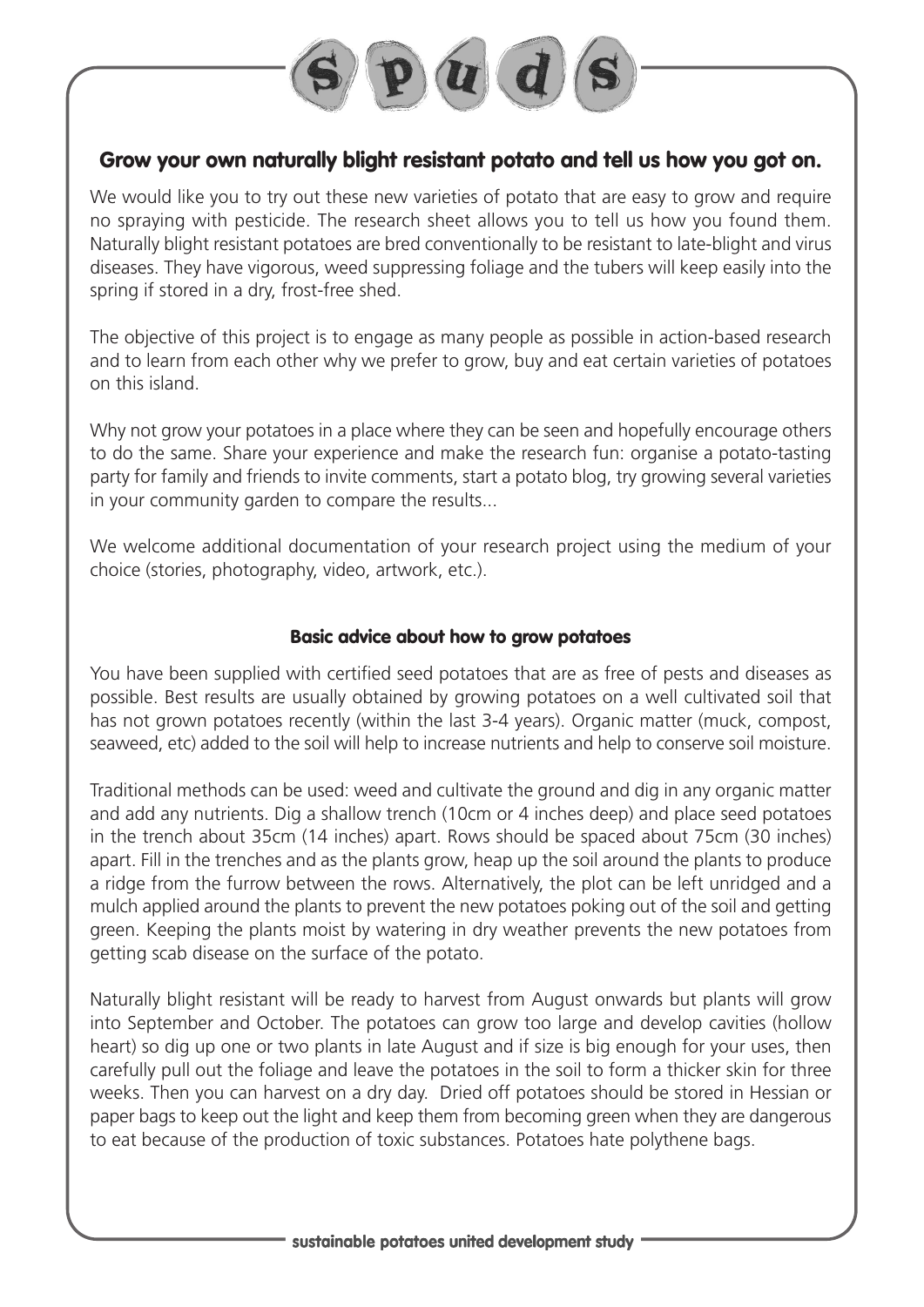| Details of research team                                                                                                                                                       |
|--------------------------------------------------------------------------------------------------------------------------------------------------------------------------------|
|                                                                                                                                                                                |
|                                                                                                                                                                                |
|                                                                                                                                                                                |
|                                                                                                                                                                                |
|                                                                                                                                                                                |
| How did you hear about SPUDS?                                                                                                                                                  |
| Why are you interested taking part in this research project?                                                                                                                   |
| What type of potato grower are you?<br>Newcomer<br>Experienced $\Box$ If yes, how many years? $\Box$                                                                           |
| Are you growing for:<br>Yourself/family <b>D</b><br>Commercial                                                                                                                 |
| Fill in as much of this sheet as you can but any information is important to us                                                                                                |
| Which blight resistant variety did you grow: ___________________________________                                                                                               |
|                                                                                                                                                                                |
| Were the potato seed chitted indoors before planting?___________________________                                                                                               |
|                                                                                                                                                                                |
| What were the approximate sizes of the containers?______________________________                                                                                               |
| How many seed tubers were planted per container?________________________________                                                                                               |
| Were containers filled with:<br>Garden Soil<br>Commercial Compost<br>Other                                                                                                     |
| Did you dig in soil improvers like:<br>Animal manure<br>H<br>Garden compost<br>Fertilizer – what kind?<br>Other<br><u> 1980 - Andrea Andrews, amerikansk politik (d. 1980)</u> |
| <b>Photographic documentation:</b>                                                                                                                                             |

Take a photo of you and your family/friends at planting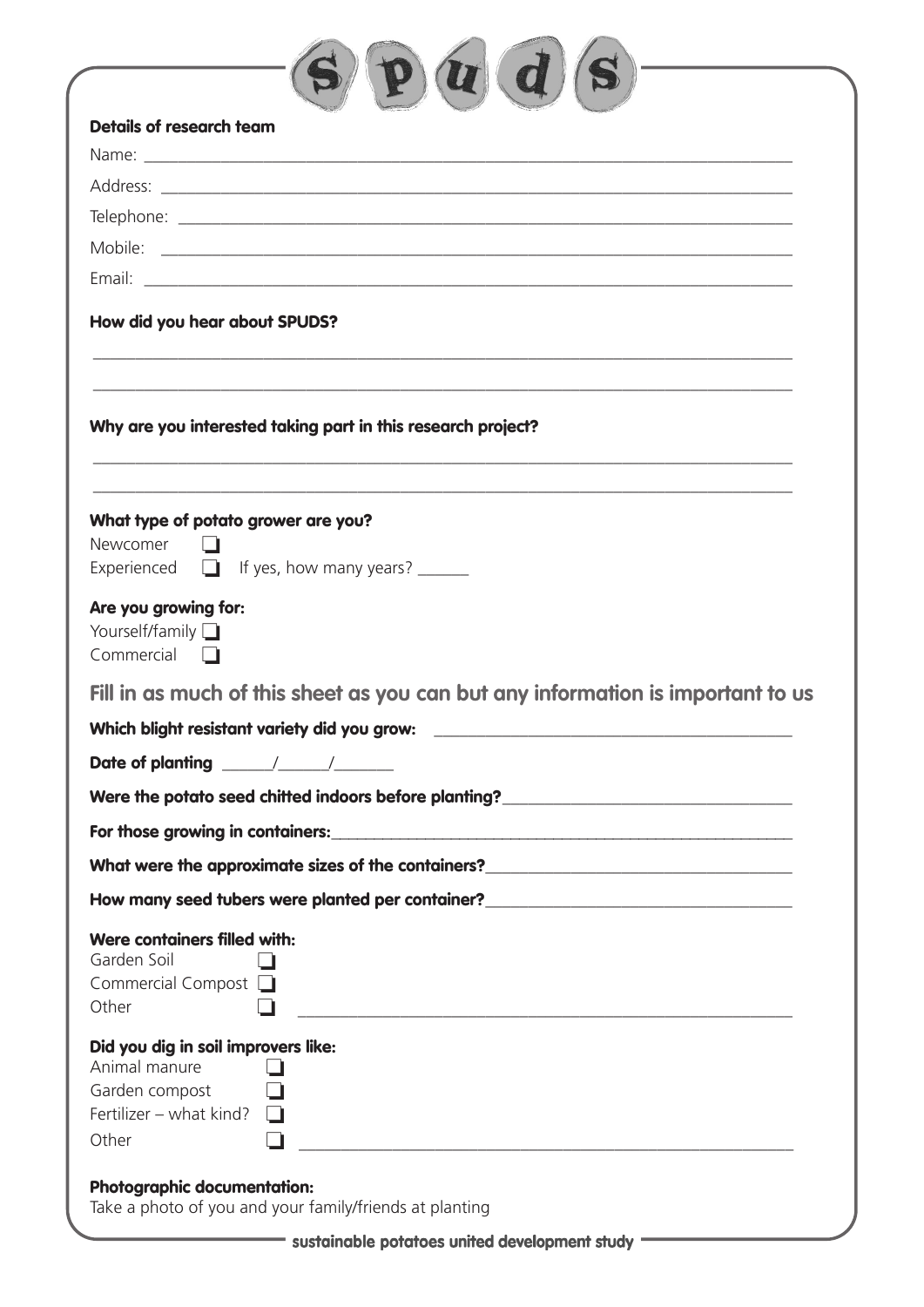| For those growing in a plot in the garden:                                                                                   |                              |            |                |                                         |                  |             |     |
|------------------------------------------------------------------------------------------------------------------------------|------------------------------|------------|----------------|-----------------------------------------|------------------|-------------|-----|
| Where is your plot located?<br>County $\Box$ Town $\Box$                                                                     |                              |            |                |                                         |                  |             |     |
| What type of plot is it?<br>Farm field<br>Backyard<br>Community garden<br>Allotment<br>Other                                 |                              |            |                |                                         |                  |             |     |
| Is the plot close to sea?<br>Approximate distance                                                                            |                              |            |                |                                         |                  |             |     |
| When was the last time potatoes were grown in this plot? ________________________                                            |                              |            |                |                                         |                  |             |     |
| Did you dig in soil improvers like:<br>Animal manure<br>Garden compost<br>Fertiliser - what kind?<br>٦<br>Other              |                              |            |                |                                         |                  |             |     |
| <b>CULTIVATION and PROGRESS</b>                                                                                              |                              |            |                |                                         |                  |             |     |
| <b>Actions</b><br>Did you add a mulch after plants<br>had started to grow? What type?                                        | <b>April</b>                 | <b>May</b> | <b>June</b>    | July                                    | <b>Aug</b>       | <b>Sept</b> | Oct |
| Earth<br>Compost<br>Straw                                                                                                    | ❏<br>$\Box$<br>$\Box$<br>l 1 |            | $\Box$         | ❏<br>$\Box$<br>ב<br>$\mathbf \mathbf I$ | $\Box$<br>❏<br>⊔ | ❏<br>n      |     |
| Did you fertilze?<br>What type? ________________                                                                             | $\Box$                       | ப          | $\Box$         | □                                       | $\Box$           | $\Box$      | П   |
| Did you water?                                                                                                               | $\Box$                       | ப          | $\blacksquare$ | l I                                     | ப                | ப           |     |
| Did you have to remove weeds?                                                                                                | $\Box$                       | $\Box$     | □              | ◘                                       | $\Box$           | $\Box$      | l I |
| Did you note any blight on the<br>foliage?                                                                                   | $\Box$                       | □          | n              | П                                       | □                | □           | n   |
| Did you note any other diseases<br>or damage from slugs or<br>wireworm (holes in the tubers)?<br>What type? ________________ | ❏                            | ப          | $\blacksquare$ | l I                                     | $\Box$           | l I         |     |
| Were there blight warnings?<br>What were the weather<br>conditions? __________________                                       | ❏                            | ப          | ப              | ப                                       | $\Box$           | ◘           | l 1 |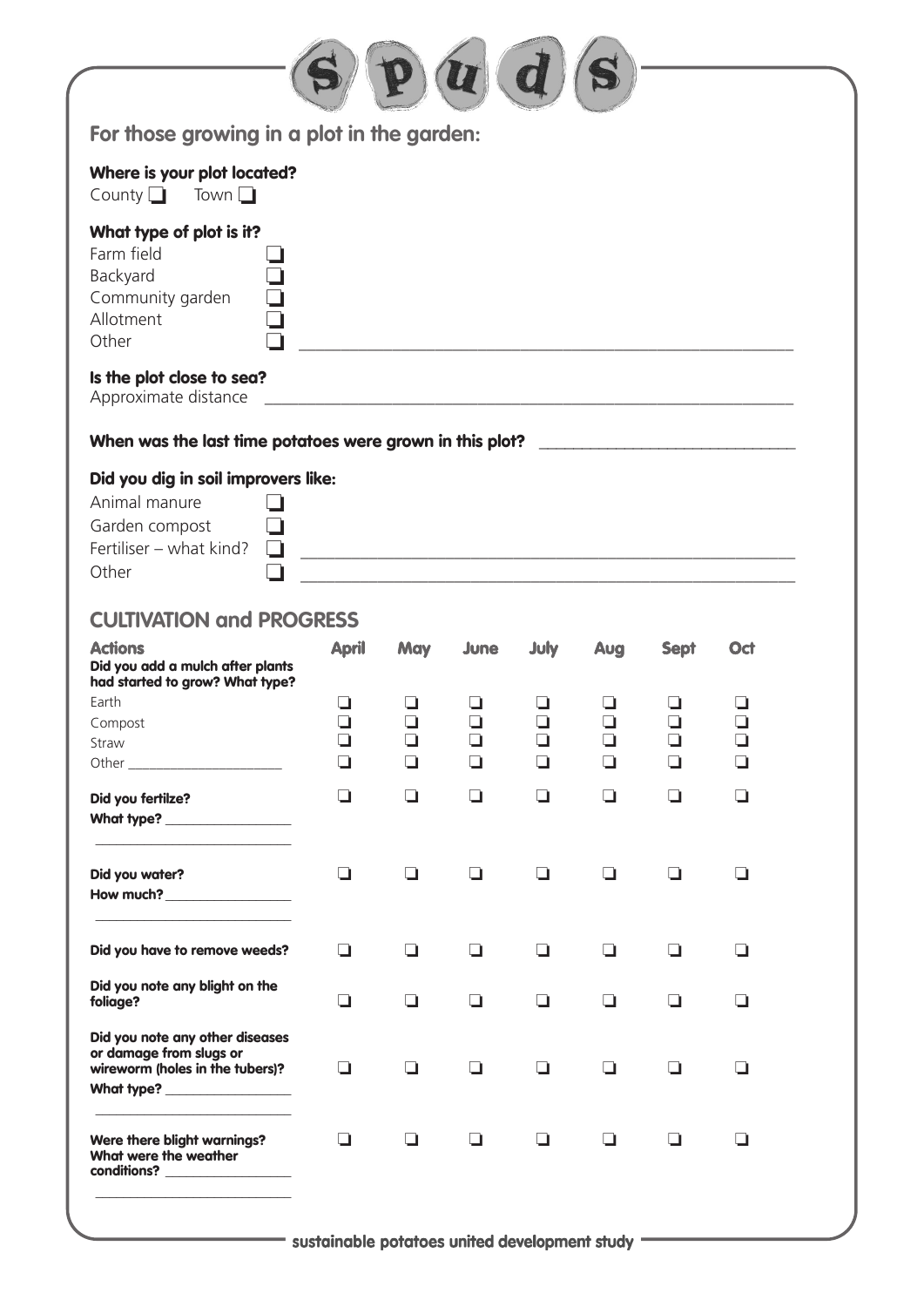| <b>Details of Harvest(s)</b>                      |                                                                                                                                                                                                                                                                                                                                                                                                                                                  |
|---------------------------------------------------|--------------------------------------------------------------------------------------------------------------------------------------------------------------------------------------------------------------------------------------------------------------------------------------------------------------------------------------------------------------------------------------------------------------------------------------------------|
|                                                   |                                                                                                                                                                                                                                                                                                                                                                                                                                                  |
|                                                   | Number of plants (of each variety harvested) ___________________________________                                                                                                                                                                                                                                                                                                                                                                 |
|                                                   |                                                                                                                                                                                                                                                                                                                                                                                                                                                  |
|                                                   | Weight of good quality edible potatoes in each batch ___________________________                                                                                                                                                                                                                                                                                                                                                                 |
|                                                   | Weight of rejects?<br><u> Weight of rejects?</u>                                                                                                                                                                                                                                                                                                                                                                                                 |
| Other $\Box$                                      | What was main reason for rejection:<br>Greens $\Box$ Rots $\Box$ Cracks $\Box$ Too small $\Box$<br><u> 1980 - Johann John Stone, markin amerikan basar dan berkembang di banyak di banyak di banyak di banyak di bany</u>                                                                                                                                                                                                                        |
| <b>TASTE TEST</b><br><b>Description of Taste:</b> | Cook your potatoes however you want: boil, steam, roast, mash, bake, or fry. If you have problems with them<br>falling apart when boiled, try boiling them in their skins or steaming them. You can make fine mashed potatoes<br>in the microwave: when the potato is soft, cut in half and squeeze through a potato ricer. Skins are left in the<br>ricer! Cooking assessments: potatoes will cook differently after various lengths of storage |
|                                                   | How long after harvest did you do your cook tests? ______________________________                                                                                                                                                                                                                                                                                                                                                                |
|                                                   | What method did you use to cook them and did you cook a non blight resistant potato variety at                                                                                                                                                                                                                                                                                                                                                   |
| How did they taste?                               | Poor $\Box$ Grand $\Box$ Yummy $\Box$                                                                                                                                                                                                                                                                                                                                                                                                            |
|                                                   | Did tasters disagree about these taste scores? Did taster and the control of the control of the control of the control of the control of the control of the control of the control of the control of the control of the contro                                                                                                                                                                                                                   |
|                                                   |                                                                                                                                                                                                                                                                                                                                                                                                                                                  |
|                                                   |                                                                                                                                                                                                                                                                                                                                                                                                                                                  |
|                                                   |                                                                                                                                                                                                                                                                                                                                                                                                                                                  |
|                                                   | For further information and support please check out:<br>www.spuds.ie<br>www.sarvari-trust.org/                                                                                                                                                                                                                                                                                                                                                  |
|                                                   | www.giyireland.com                                                                                                                                                                                                                                                                                                                                                                                                                               |

- sustainable potatoes united development study =